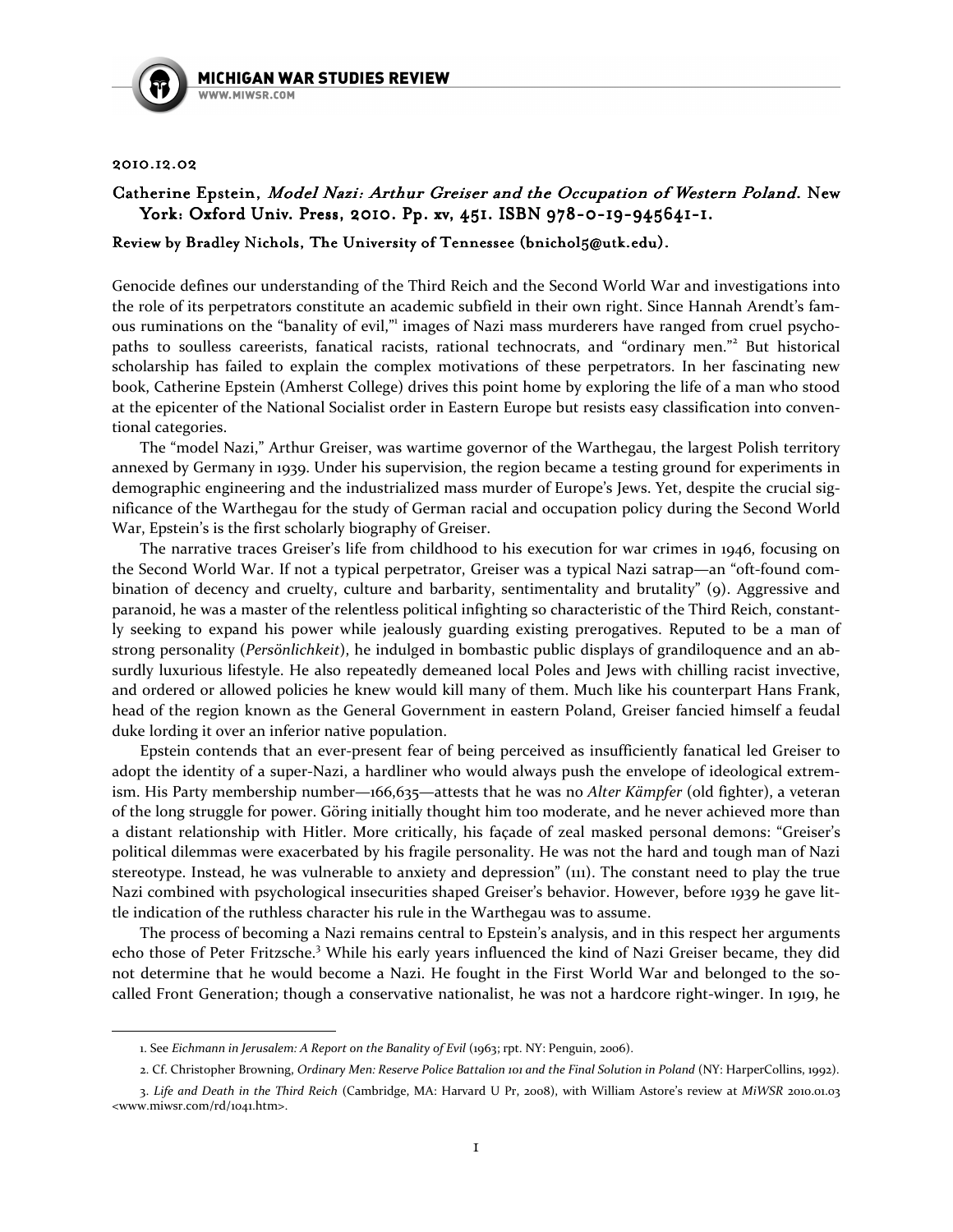chose the Freemasons instead of the Freikorps. He evinced no discernible racial prejudices when he worked with Jews and Poles during the Weimar period as the manager of a moderately successful import business in Danzig, the "Free City" immortalized in Günter Grass's The Tin Drum.<sup>4</sup>

Greiser showed a remarkable capacity for reinventing himself and falsifying his past. In the early 1930s, he "became a Nazi, in every sense of the word," and "adopted Nazi tenets and categories to interpret his goals and strivings … [and] refashioned his life—his attitudes, his politics, and his relationships—to fit his movement" (49). If he originally joined the NSDAP as an opportunist, he quickly became a true believer. He belied the image of perpetrators who could maintain discrete identities as both murderers and everyday individuals. Greiser's politics seeped into his family life. He divorced his first wife, Ruth, because he thought her unsuitable for a Nazi big shot and framed the death of his son, Erhardt, as a heroic sacrifice for National Socialism in the eulogy he delivered on the eve of the Second World War. In short, Germany became his raison d'être, the focal point of an ultimately self-destructive personal crusade.

 His service in the National Socialist Party radicalized Greiser's worldview. As Senate President in Danzig during the prewar years, he first squared off with his archrival, the local Gauleiter Albert Forster. His time in this hotbed of Nazi political intrigue taught him that, in the chaotic, dog-eat-dog institutional structure of the Third Reich, radicalism often brought advancement: "Greiser went through a political schooling; he graduated as a hyper-nationalist, an inveterate schemer, and a tough political opponent" (84). Whereas he played the moderate to Forster's radical in 1930s Danzig, they reversed roles during the war. Just to the north of the Warthegau, Forster reigned over the enlarged district of Danzig-West Prussia, where anti-Polish persecution was less extreme (though he had no qualms about shipping local Jews to their deaths). Greiser and Forster clashed again and again over methods of governance. Forster had Hitler's ear; Greiser did not. His tenuous political status and super-Nazi persona explain why, unlike the majority of the regional Party bosses, he actively cooperated with Himmler and the SS.

 Nevertheless, Hitler certainly chose Greiser to run the territory for good reason. He had grown up in Posen (Poznań), a locus of nationality conflict during the days of the Kaisers. The town lay within Germany's borders before the First World War, within Poland's afterward, and right in the heart of the newly created Warthegau in 1939. Greiser was a Nazi from a borderland area rife with ethnic tensions between Germans and Slavs. He could, therefore, be expected to enact violent nationality policies in the boundlessly racist spirit of National Socialism. Though his sincere and visceral hatred of Poles did not develop until his conversion to Nazism, Greiser crafted a pedigree for himself in 1939 as a lifelong nationalist activist fighting on the frontier. While he had not in fact grown up despising Poles, his birthplace fit a commonly accepted trope of National Socialist lore: as a "child of the East," he took a vengefully brutal stance toward the local population throughout the war. Indeed, Greiser's anti-Polish animus distinguished him from other Nazi leaders: nowhere outside the Warthegau in occupied Europe could one find such a vast and bewildering panoply of initiatives meant to immiserate, denationalize, and destroy a people.

The Warthegau served as a model in a dual sense. Although Nazi functionaries in other territories adopted many of Greiser's brutal policies, he surpassed them in attempting to fulfill Hitler's mandate to transform conquered Slavic territory into a paradigm of economic productivity and ethnically purified German space. He obsessively pursued the Nazi Germanization policy, "a many-sided project that would include the reconstruction of the region, the immediate removal of all Polish and Jewish influence, and the transformation of the population through ethnic cleansing and genocide" (130). In the Warthegau, Greiser envisioned great architectural and infrastructural feats while his subordinates deported, enslaved, or shot thousands of Poles, enforced strict ethnic segregation, and sought to eradicate Polish language and culture from the public sphere. In addition, he also "used radical racial policies to accumulate additional personal powers and to strengthen his radical Nazi credentials" (193). Whether ideological fervor or pragmatic careerism motivated him, his Germanization project was consistently murderous.

 $\overline{\phantom{0}}$ 

<sup>4.</sup> Newly translated into English by Breon Mitchell (NY: Houghton Mifflin, 2009; orig. 1959); a film adaptation, dir. Volker Schlöndorff, appeared in 1979 (Argos Films).